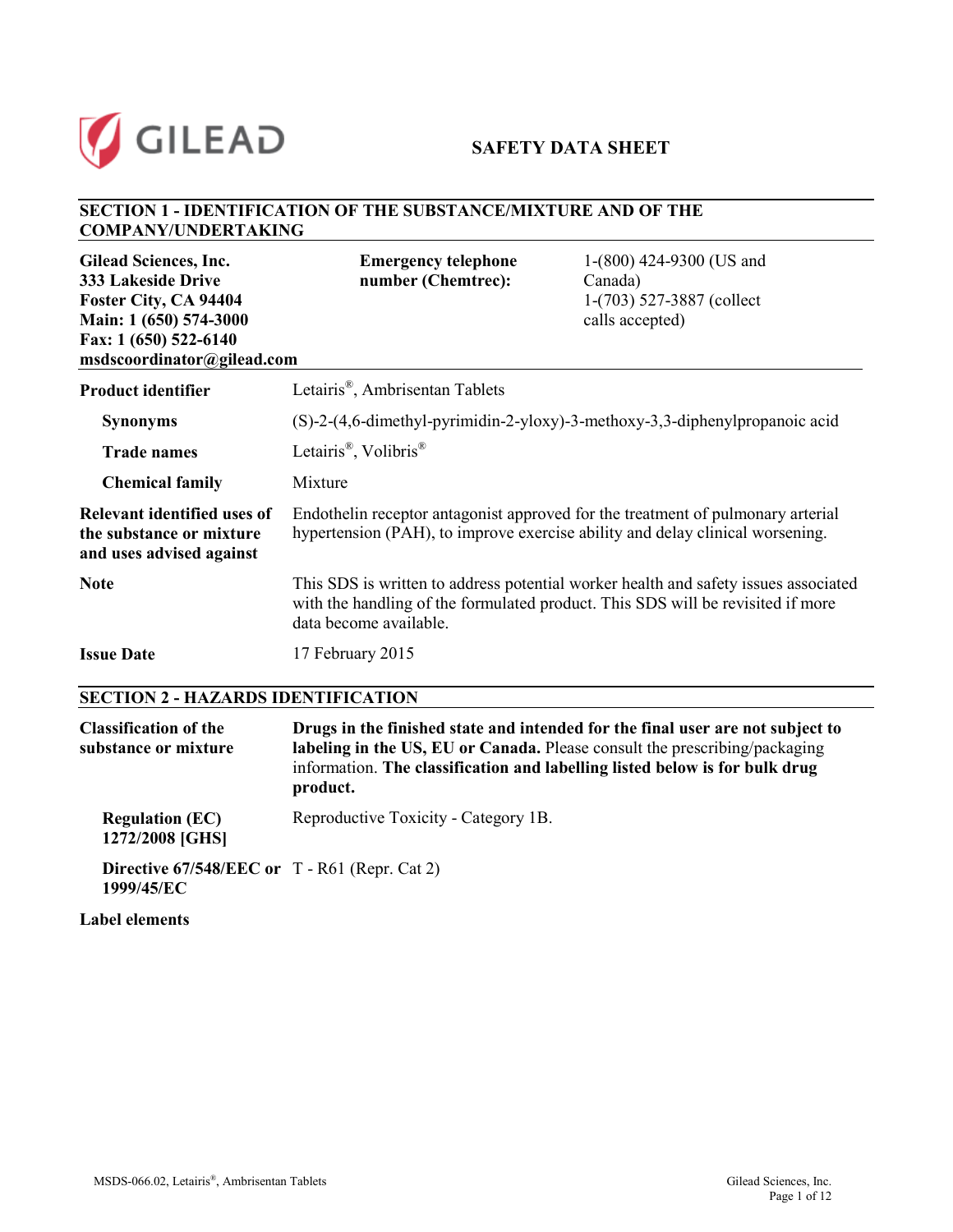# **SECTION 2 - HAZARDS IDENTIFICATION** …continued

| <b>CLP/GHS</b> hazard<br>pictogram  |                                                                                                                                                                                                                                                                                                                                                                                                                                                                                                                                                                                                                                                                     |
|-------------------------------------|---------------------------------------------------------------------------------------------------------------------------------------------------------------------------------------------------------------------------------------------------------------------------------------------------------------------------------------------------------------------------------------------------------------------------------------------------------------------------------------------------------------------------------------------------------------------------------------------------------------------------------------------------------------------|
| <b>CLP/GHS</b> signal word          | Danger                                                                                                                                                                                                                                                                                                                                                                                                                                                                                                                                                                                                                                                              |
| <b>CLP/GHS</b> hazard<br>statements | H360DF - May damage fertility or the unborn child.                                                                                                                                                                                                                                                                                                                                                                                                                                                                                                                                                                                                                  |
| statements                          | CLP/GHS precautionary P201 - Obtain special instructions before use. P202 - Do not handle until all safety<br>precautions have been read and understood. P281 - Use personal protective<br>equipment as required. $P308 + P313$ - If exposed or concerned: get medical<br>advice/ attention. P405 - Store locked up. P501 - Dispose of contents/container to<br>location in accordance with local/regional/national/international regulations.                                                                                                                                                                                                                      |
| EU symbol/indication of<br>danger   | T-Toxic.                                                                                                                                                                                                                                                                                                                                                                                                                                                                                                                                                                                                                                                            |
| Risk(R) Phrase(s)                   | R60 - May impair fertility. R61 - May cause harm to the unborn child.                                                                                                                                                                                                                                                                                                                                                                                                                                                                                                                                                                                               |
| <b>Safety Advice</b>                | S2 - Keep out of reach of children. S13 - Keep away from food, drink, and animal<br>feeding stuffs. S22 - Do not breathe dust. S24/25 - Avoid contact with skin and<br>eyes. S36 - Wear suitable protective clothing. S53 - Avoid exposure - Obtain<br>special instructions before use.                                                                                                                                                                                                                                                                                                                                                                             |
| <b>Other hazards</b>                | In human clinical use, the most frequently reported adverse effects following<br>repeat dose in healthy individuals included headache, fatigue, dizziness, feeling<br>hot, photophobia, and nasal congestion. There may be a drug-related decrease in<br>blood hemoglobin concentrations associated with chronic use. Frequently reported<br>adverse effects in PAH patients included: peripheral edema, nasal congestion,<br>sinusitis, flushing, nasopharyngitis, abdominal pain, constipation, palpitations,<br>dyspnea, and headache. Decreased sperm counts have also been observed in<br>human and animal studies with other endothelin receptor antagonists. |
| <b>US Signal word</b>               | Warning                                                                                                                                                                                                                                                                                                                                                                                                                                                                                                                                                                                                                                                             |
| <b>US Hazard overview</b>           | Pharmaceutical product for prescription use only. If tablets are crushed or broken<br>and contacted, exposure may occur. Possible reproductive/developmental hazard -<br>contains ambrisentan, an endothelin receptor antagonist which may cause adverse<br>reproductive effects or may adversely affect the developing fetus.                                                                                                                                                                                                                                                                                                                                      |
| <b>Note</b>                         | This product/mixture is classified as hazardous according to Directive<br>1999/45/EC, Regulation EC No 1272/2008 (EU-CLP), and applicable US<br>regulations. The CLP/ GHS classifications are based on Regulation (EC)<br>1272/2008.                                                                                                                                                                                                                                                                                                                                                                                                                                |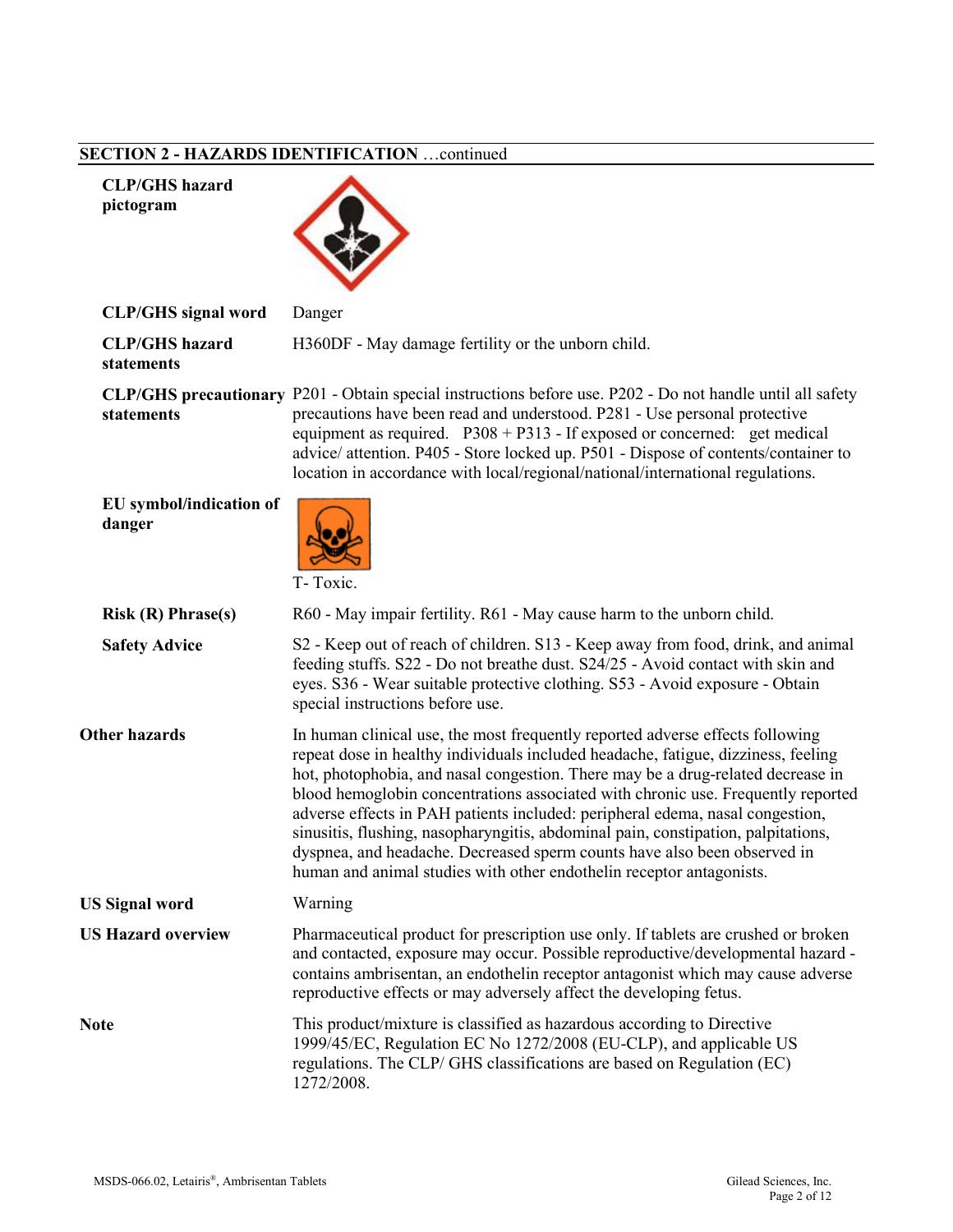| <b>SECTION 3 - COMPOSITION/INFORMATION ON INGREDIENTS</b> |                                                                                                                                                                                                                                                                                                                                                                                              |                                  |           |                                          |                              |
|-----------------------------------------------------------|----------------------------------------------------------------------------------------------------------------------------------------------------------------------------------------------------------------------------------------------------------------------------------------------------------------------------------------------------------------------------------------------|----------------------------------|-----------|------------------------------------------|------------------------------|
| Ingredient                                                | $CAS$ #                                                                                                                                                                                                                                                                                                                                                                                      | <b>EINECS/ELIN Amount</b><br>CS# |           | EU<br>Classification                     | <b>GHS</b><br>Classification |
| Cellulose                                                 | 9004-34-6                                                                                                                                                                                                                                                                                                                                                                                    | 232-674-9                        | 20-30%    | Not classified                           | Not classified               |
| Ambrisentan                                               | 177036-94-1                                                                                                                                                                                                                                                                                                                                                                                  | N/A                              | $3 - 8\%$ | Toxic - T: R60, RT1B:<br>R <sub>61</sub> | <b>H360DF</b>                |
| <b>Note</b>                                               | The ingredient(s) listed above are considered hazardous and/or are the active<br>ingredient. The remaining components are non-hazardous and/or present at<br>amounts below reportable limits. See Section 16 for full text of EU and GHS<br>classifications. The EU classification is based on Directive 1999/45/EC and the<br>CLP/GHS classification is based on Regulation (EC) 1272/2008. |                                  |           |                                          |                              |
| <b>SECTION 4 - FIRST AID MEASURES</b>                     |                                                                                                                                                                                                                                                                                                                                                                                              |                                  |           |                                          |                              |
| Description of first aid<br>measures                      |                                                                                                                                                                                                                                                                                                                                                                                              |                                  |           |                                          |                              |
| <b>Immediate Medical</b><br><b>Attention Needed</b>       | Yes                                                                                                                                                                                                                                                                                                                                                                                          |                                  |           |                                          |                              |
| <b>Eye Contact</b>                                        | If easy to do, remove contact lenses, if worn. Immediately flush eyes with copious<br>quantities of water for at least 15 minutes. If irritation occurs or persists, notify<br>medical personnel and supervisor.                                                                                                                                                                             |                                  |           |                                          |                              |
| <b>Skin Contact</b>                                       | Wash exposed area with soap and water and remove contaminated clothing/shoes.<br>If irritation occurs or persists, notify medical personnel and supervisor.                                                                                                                                                                                                                                  |                                  |           |                                          |                              |
| <b>Inhalation</b>                                         | Immediately move exposed subject to fresh air. If not breathing, give artificial<br>respiration. If breathing is labored, administer oxygen. Immediately notify medical<br>personnel and supervisor.                                                                                                                                                                                         |                                  |           |                                          |                              |
| Ingestion                                                 | If swallowed, call a physician immediately. Do not induce vomiting unless<br>directed by medical personnel. Do not give anything to drink unless directed by<br>medical personnel. Never give anything by mouth to an unconscious person.<br>Notify medical personnel and supervisor.                                                                                                        |                                  |           |                                          |                              |
| <b>Protection of first aid</b>                            | See Section 8 for Exposure Controls/Personal Protection recommendations.                                                                                                                                                                                                                                                                                                                     |                                  |           |                                          |                              |

**Most important symptoms and effects, both acute and delayed** See Sections 2 and 11.

**responders**

**Indication of immediate medical attention and special treatment needed, if**  who is also taking one or more concomitant medications, consult the respective **necessary** Medical conditions aggravated by exposure: None known or reported. Treat symptomatically and supportively. If accidental exposure occurs to an individual package or prescribing information for potential drug interactions.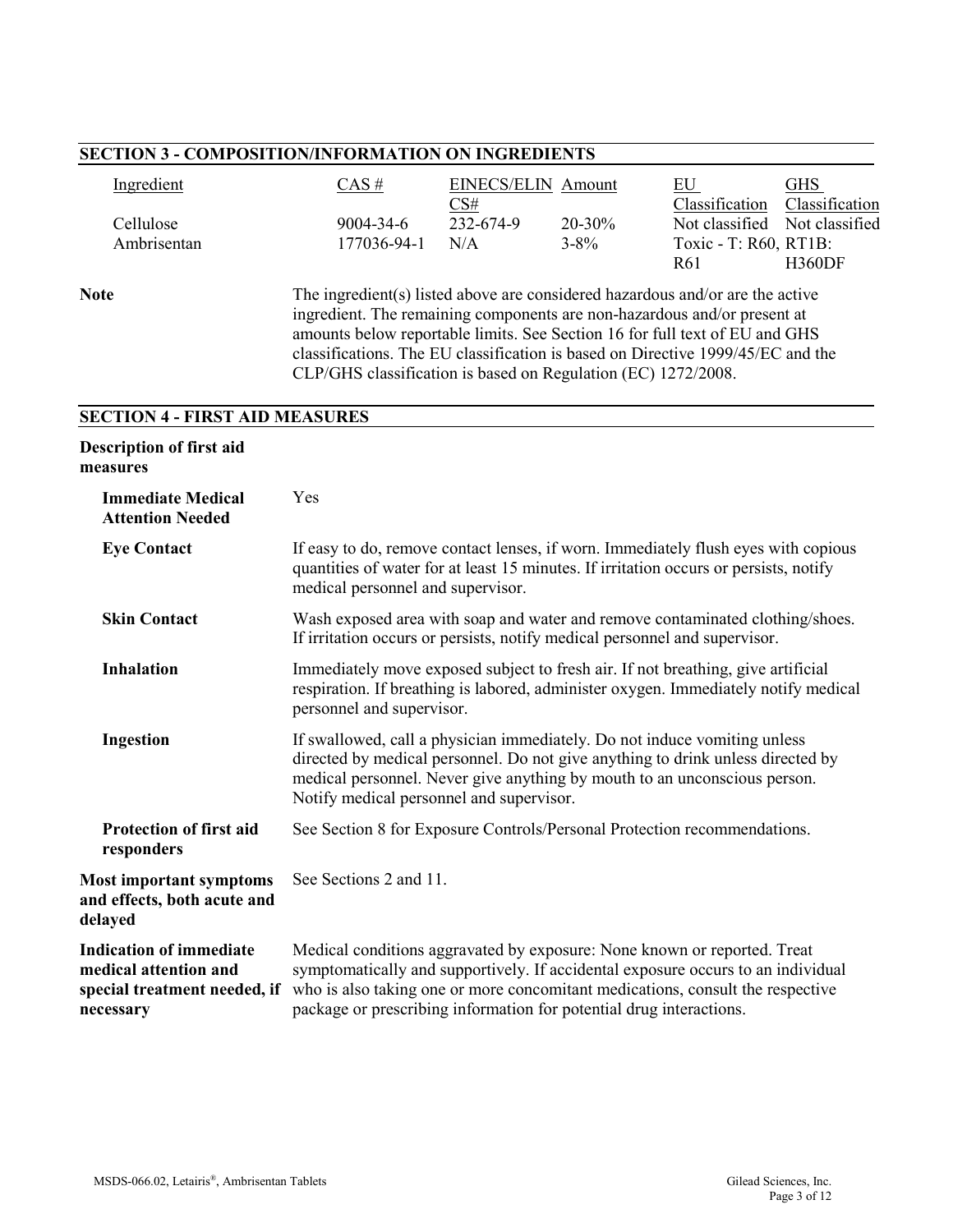## **SECTION 5 - FIREFIGHTING MEASURES**

| <b>Extinguishing media</b>                                          | Use water spray (fog), foam, dry powder, or carbon dioxide, as appropriate for<br>surrounding fire and materials.                                                                                                                                                                             |
|---------------------------------------------------------------------|-----------------------------------------------------------------------------------------------------------------------------------------------------------------------------------------------------------------------------------------------------------------------------------------------|
| <b>Specific hazards arising</b><br>from the substance or<br>mixture | No information identified. May emit toxic gases of carbon monoxide, carbon<br>dioxide, and oxides of nitrogen.                                                                                                                                                                                |
|                                                                     | Flammability/Explosivity No flammability information was identified. Ambrisentan is extremely sensitive to<br>ignition from an electrostatic source if dispersed as finely divided particles in a<br>dust cloud at high concentrations (based on its explosive properties; See Section<br>9). |
|                                                                     | Avoid generating dust; fine dust dispersed in air in sufficient concentrations, and<br>in the presence of an ignition source, is a potential dust explosion hazard.                                                                                                                           |
| <b>Advice for firefighters</b>                                      | Wear full protective clothing and a self-contained breathing apparatus with a full<br>facepiece operated in the pressure demand or other positive pressure mode.<br>Decontaminate all equipment after use.                                                                                    |

## **SECTION 6 - ACCIDENTAL RELEASE MEASURES**

| Personal precautions,<br>protective equipment and<br>emergency procedures | If product is released or spilled, take proper precautions to minimize exposure by<br>using appropriate personal protective equipment (see Section 8). Area should be<br>adequately ventilated.                                                                                                                                                                                                                                                                                                                                                                                                                                                                                       |
|---------------------------------------------------------------------------|---------------------------------------------------------------------------------------------------------------------------------------------------------------------------------------------------------------------------------------------------------------------------------------------------------------------------------------------------------------------------------------------------------------------------------------------------------------------------------------------------------------------------------------------------------------------------------------------------------------------------------------------------------------------------------------|
|                                                                           | <b>Environmental precautions</b> Do not empty into drains. Avoid release to the environment.                                                                                                                                                                                                                                                                                                                                                                                                                                                                                                                                                                                          |
| <b>Methods and material for</b><br>containment and cleaning<br>up         | For small spills (such as in a laboratory), soak up material with absorbent, e.g.,<br>damp paper towel, and wash spill area thoroughly with soap and water. For large<br>spills in manufacturing, do not raise dust. Surround spill or powder with<br>absorbents and place a damp cloth or towel over the area to minimize powder from<br>entering the air. Add excess liquid to allow for the material to enter solution.<br>Capture remaining liquid onto spill absorbents. Place spill materials into a leak-<br>proof container suitable for disposal. Decontaminate area a second time. Dispose<br>of material in a manner that is compliant with federal, state and local laws. |
| <b>Reference to other sections</b>                                        | See Sections 8 and 13 for more information.                                                                                                                                                                                                                                                                                                                                                                                                                                                                                                                                                                                                                                           |

#### **SECTION 7 - HANDLING AND STORAGE**

| <b>Precautions for safe</b>        | Avoid contact with eyes, skin and other mucous membranes. Wash thoroughly        |
|------------------------------------|----------------------------------------------------------------------------------|
| handling                           | after handling. Avoid breathing dust.                                            |
| <b>Conditions for safe storage</b> | Store at temperature of 25 °C, excursions from 15 °C - 30 °C permitted. Store in |
| including any                      | sturdy containers or use an unbreakable outer container. Keep container tightly  |
| <i>incompatibilities</i>           | closed when not in use. Keep out away from direct sunlight.                      |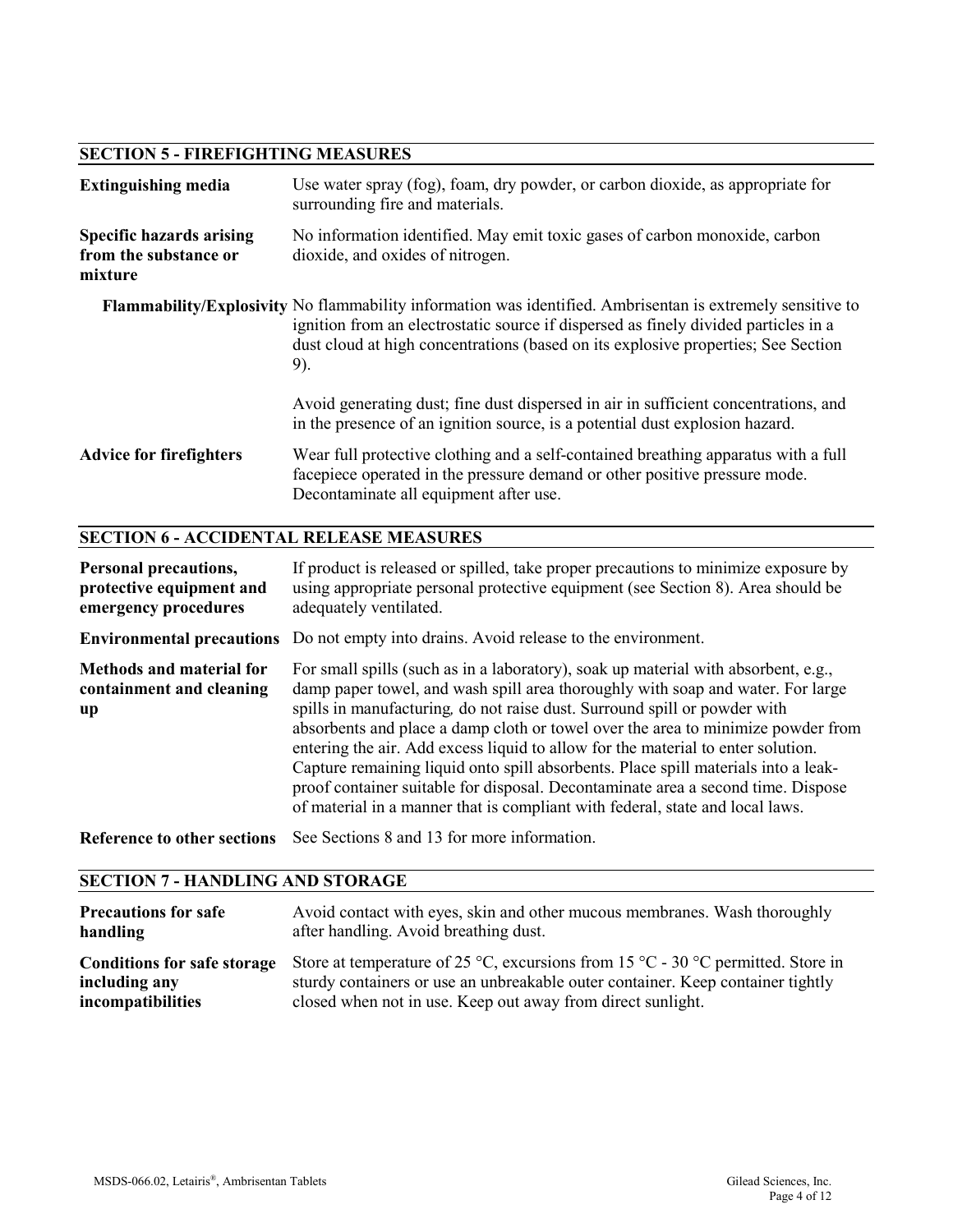#### **SECTION 7 - HANDLING AND STORAGE** …continued

**Specific end use(s)** No information identified.

#### **SECTION 8 - EXPOSURE CONTROLS/PERSONAL PROTECTION**

| Control                        |                          |               |                                                                                    |
|--------------------------------|--------------------------|---------------|------------------------------------------------------------------------------------|
| <b>Parameters/Occupational</b> |                          |               |                                                                                    |
| <b>Exposure Limit Values</b>   |                          |               |                                                                                    |
| Compound                       | <b>Issuer</b>            | <b>Type</b>   | OEL                                                                                |
| Cellulose                      | ACGIH,                   | TWA-8 HR      | $10 \text{ mg/m}$                                                                  |
|                                | Australia,               |               |                                                                                    |
|                                | Belgium,                 |               |                                                                                    |
|                                | Estonia,                 |               |                                                                                    |
|                                | France,                  |               |                                                                                    |
|                                | Portugal,                |               |                                                                                    |
|                                | Romania,                 |               |                                                                                    |
|                                | Singapore,               |               |                                                                                    |
|                                | Spain                    |               |                                                                                    |
|                                | Ireland, United TWA-8 HR |               | 10 mg/m (inhalable dust);                                                          |
|                                | Kingdom                  |               | 4 mg/m (respirable dust)                                                           |
|                                | Ireland                  | <b>STEL</b>   | 20 mg/m (total inhalable                                                           |
|                                |                          |               | dust)                                                                              |
|                                | Latvia                   | TWA-8 HR      | $2$ mg/m                                                                           |
|                                | Mexico                   | TWA-8 HR/STEL | $10/20$ mg/m                                                                       |
|                                | <b>NIOSH</b>             | TWA-8 HR      | 10 mg/m (total dust); $5$                                                          |
|                                |                          |               | mg/m (respirable dust)                                                             |
|                                | <b>OSHA</b>              | TWA-8 HR      | 15 mg/m (total dust); $5$                                                          |
|                                |                          |               | mg/m (respirable fraction)                                                         |
|                                | United                   | <b>STEL</b>   | 20 mg/m (inhalable dust);                                                          |
|                                | Kingdom                  |               | 12 mg/m (respirable dust)                                                          |
| Ambrisentan                    | Gilead                   | OEL-TWA 8-Hr  | $10 \mu g/m$                                                                       |
|                                |                          |               |                                                                                    |
| <b>Exposure/Engineering</b>    |                          |               | None required for normal handling of packaged product. If handling bulk tablets    |
| controls                       |                          |               | or if tablets are crushed or broken: Control exposures to below the OEL. Selection |
|                                |                          |               | and use of containment devices and personal protective equipment should be         |

and use of containment devices and personal protective equipment should be based on a risk assessment of exposure potential. Open handling should not be performed when handling powders, wet solids or aerosolized solutions of this compound (either alone or mixed with excipients). Material should be handled inside a closed process, ventilated enclosure, isolator or device of equivalent or better control that is suitable for dusts and/or aerosols. Emphasis is to be placed on closed material transfer systems and process containment, without open handling of powders. High-energy operations such as milling, particle sizing, spraying or fluidizing should be done within an approved emission control or containment system.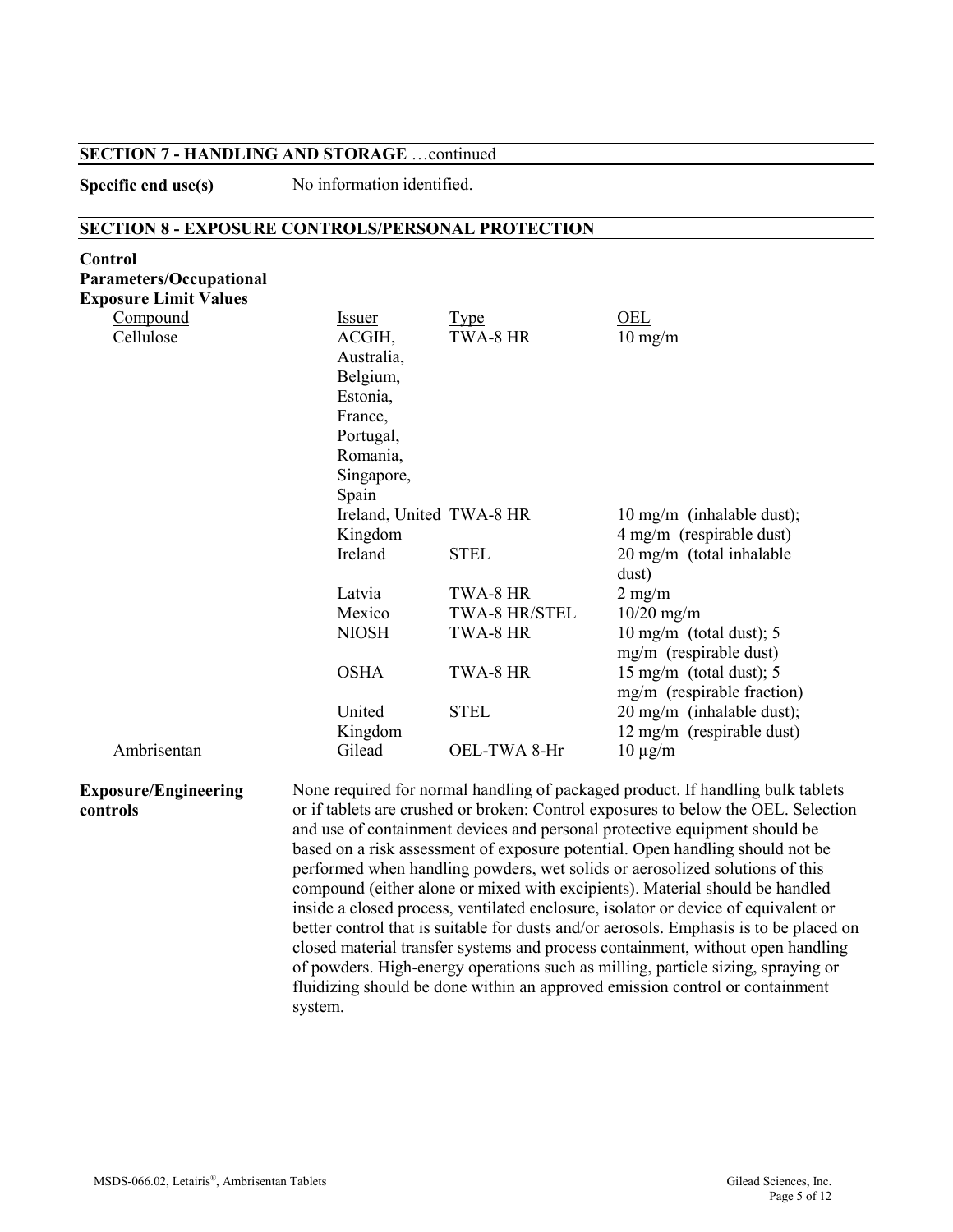#### **SECTION 8 - EXPOSURE CONTROLS/PERSONAL PROTECTION** …continued

| <b>Respiratory protection</b> | None required for normal handling of packaged product. If handling bulk tablets<br>or if tablets are crushed or broken: Choice of respiratory protection should be<br>appropriate to the task and the level of existing engineering controls. An approved<br>and properly fitted air-purifying respirator with HEPA filters should provide<br>ancillary protection based on the known or foreseeable limitations of existing<br>engineering controls. Use a powered air-purifying respirator equipped with HEPA<br>filters or combination filters or a positive-pressure air-supplied respirator if there<br>is any potential for an uncontrolled release, when exposure levels are not known,<br>or in any other circumstances where a lower level of respiratory protection may<br>not provide adequate protection. |
|-------------------------------|-----------------------------------------------------------------------------------------------------------------------------------------------------------------------------------------------------------------------------------------------------------------------------------------------------------------------------------------------------------------------------------------------------------------------------------------------------------------------------------------------------------------------------------------------------------------------------------------------------------------------------------------------------------------------------------------------------------------------------------------------------------------------------------------------------------------------|
| <b>Hand protection</b>        | Wear nitrile or other impervious gloves if skin contact is possible. When the<br>material is dissolved or suspended in an organic solvent, wear gloves that provide<br>protection against the solvent.                                                                                                                                                                                                                                                                                                                                                                                                                                                                                                                                                                                                                |
| <b>Skin protection</b>        | Wear appropriate gloves, lab coat, or other protective overgarment if skin contact<br>is likely. Base the choice of skin protection on the job activity, potential for skin<br>contact and solvents and reagents in use.                                                                                                                                                                                                                                                                                                                                                                                                                                                                                                                                                                                              |
| <b>Eye/face protection</b>    | Wear safety glasses with side shields, chemical splash goggles, or full face shield,<br>if necessary. Base the choice of protection on the job activity and potential for<br>contact with eyes or face. An emergency eye wash station should be available.                                                                                                                                                                                                                                                                                                                                                                                                                                                                                                                                                            |
| <b>Controls</b>               | <b>Environmental Exposure</b> Avoid release to the environment and operate within closed systems wherever<br>practicable. Air and liquid emissions should be directed to appropriate pollution<br>control devices. In case of spill, do not release to drains. Implement appropriate<br>and effective emergency response procedures to prevent release or spread of<br>contamination and to prevent inadvertent contact by personnel.                                                                                                                                                                                                                                                                                                                                                                                 |
| Other protective<br>measures  | Wash hands in the event of contact with this substance, especially before eating,<br>drinking or smoking. Protective equipment is not to be worn outside the work area<br>(e.g., in common areas or out-of-doors). Decontaminate all protective equipment<br>following use.                                                                                                                                                                                                                                                                                                                                                                                                                                                                                                                                           |

# **SECTION 9 - PHYSICAL AND CHEMICAL PROPERTIES**

#### **Information on basic physical and chemical properties**

| Appearance     | Tablet                     |
|----------------|----------------------------|
| Color          | Pale pink and deep pink    |
| Odor           | No information identified. |
| Odor threshold | No information identified. |
| pH             | Not applicable             |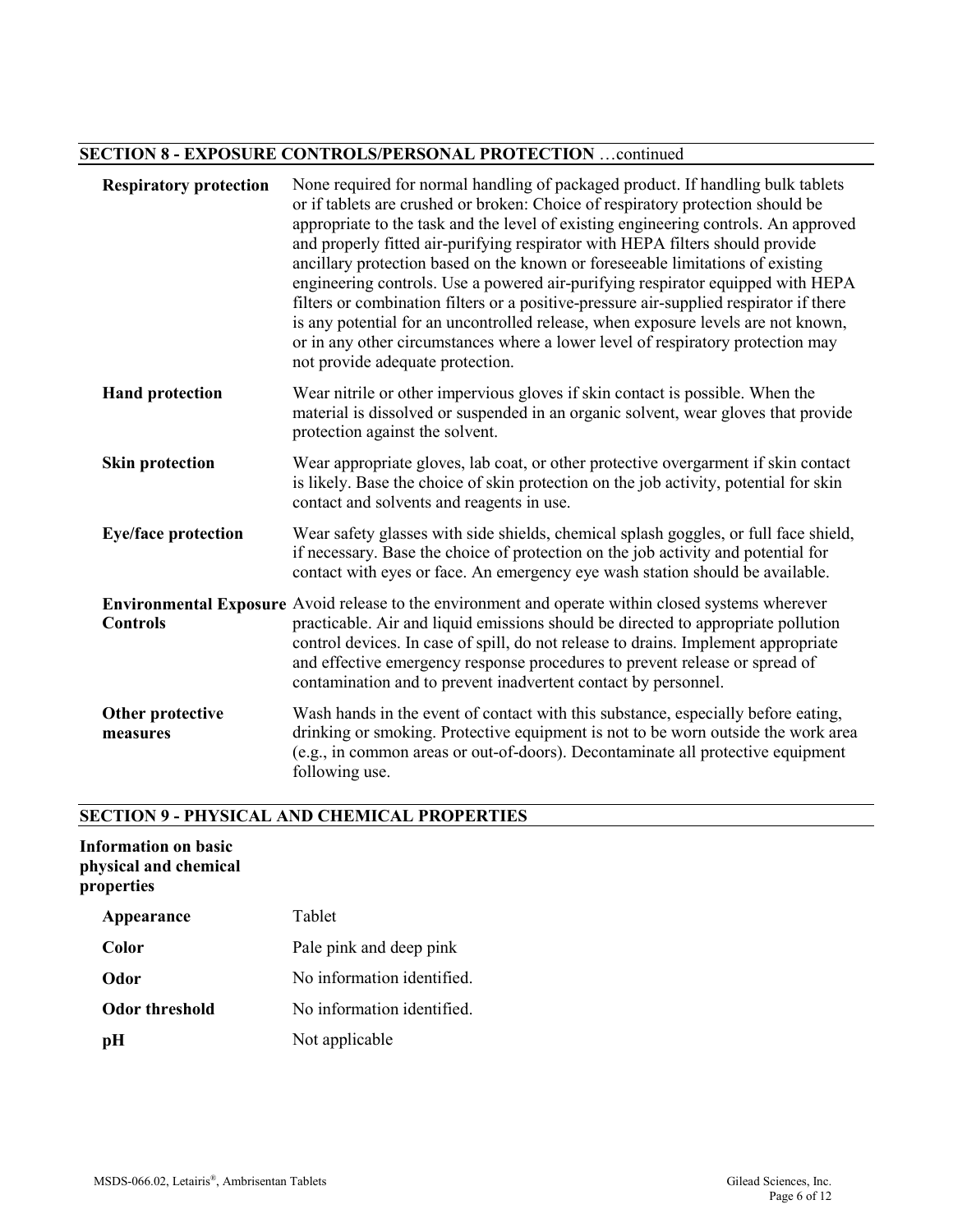# **SECTION 9 - PHYSICAL AND CHEMICAL PROPERTIES** …continued

| <b>Melting point/freezing</b><br>point                    | No information identified.                                                                                                                                               |
|-----------------------------------------------------------|--------------------------------------------------------------------------------------------------------------------------------------------------------------------------|
| Initial boiling point and<br>boiling range                | Not applicable                                                                                                                                                           |
| <b>Flash point</b>                                        | No information identified.                                                                                                                                               |
| <b>Evaporation rate</b>                                   | No information identified.                                                                                                                                               |
|                                                           | <b>Flammability (solid, gas)</b> No information identified.                                                                                                              |
| <b>Upper/lower</b><br>flammability or explosive<br>limits | No information identified.                                                                                                                                               |
| Vapor pressure                                            | No information identified                                                                                                                                                |
| <b>Vapor density</b>                                      | No information identified.                                                                                                                                               |
| <b>Relative density</b>                                   | No information identified.                                                                                                                                               |
| <b>Water solubility</b>                                   | No information identified.                                                                                                                                               |
| <b>Solvent solubility</b>                                 | No information identified.                                                                                                                                               |
| <b>Partition coefficient</b><br>(n-octanol/water)         | No information identified.                                                                                                                                               |
| <b>Auto-ignition</b><br>temperature                       | No information identified.                                                                                                                                               |
| Decomposition<br>temperature                              | No information identified.                                                                                                                                               |
| <b>Viscosity</b>                                          | No information identified.                                                                                                                                               |
| <b>Explosive properties</b>                               | Ambrisentan is extremely sensitive to ignition from an electrostatic source and has<br>the potential to explode at high dust concentrations based on the following data: |
|                                                           | Minimum Ignition Energy (MIE): $<$ 3 mJ<br>(DIN EN 13821-Mike 3 apparatus)                                                                                               |
| <b>Oxidizing properties</b>                               | No information identified.                                                                                                                                               |
| <b>Other information</b>                                  |                                                                                                                                                                          |
| Molecular weight                                          | Not applicable (Mixture)                                                                                                                                                 |
| <b>Molecular formula</b>                                  | Not applicable (Mixture)                                                                                                                                                 |
| <b>SECTION 10 - STABILITY AND REACTIVITY</b>              |                                                                                                                                                                          |
| Reactivity                                                | No information identified.                                                                                                                                               |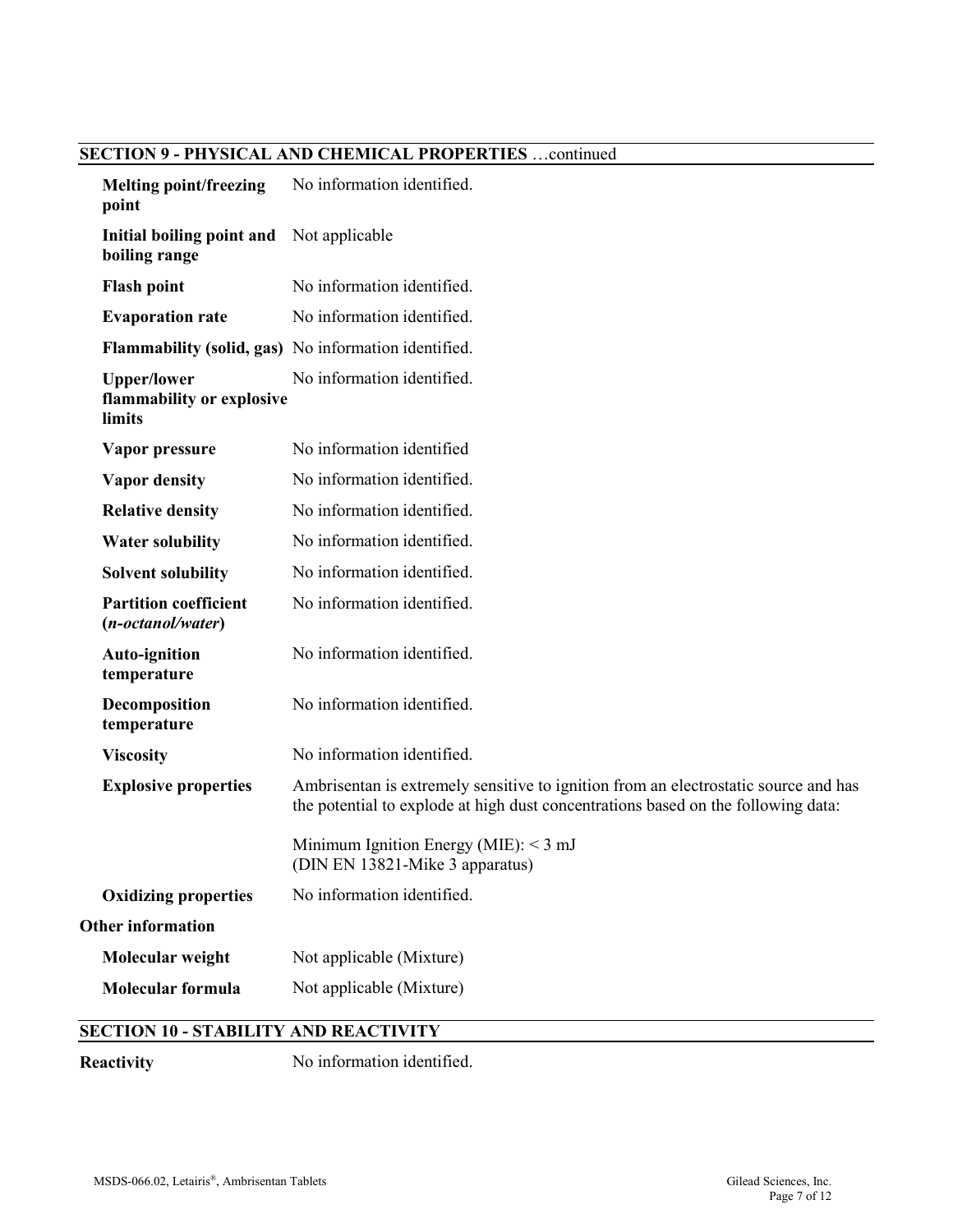## **SECTION 10 - STABILITY AND REACTIVITY** …continued

| <b>Chemical stability</b>                    | Stable                     |
|----------------------------------------------|----------------------------|
| <b>Possibility of hazardous</b><br>reactions | Not expected to occur.     |
| <b>Conditions to avoid</b>                   | No information identified. |
| Incompatible materials                       | No information identified. |
| <b>Hazardous decomposition</b><br>products   | No information identified. |

## **SECTION 11 - TOXICOLOGICAL INFORMATION**

#### **Information on toxicological effects**

| Route of entry                                                | May be absorbed by inhalation, skin contact and ingestion.                                                                                                                                                                                                                                                                                                                                                                                                                                                                                                                                                                                                                                                        |                                                       |                                                                      |                                                                                          |
|---------------------------------------------------------------|-------------------------------------------------------------------------------------------------------------------------------------------------------------------------------------------------------------------------------------------------------------------------------------------------------------------------------------------------------------------------------------------------------------------------------------------------------------------------------------------------------------------------------------------------------------------------------------------------------------------------------------------------------------------------------------------------------------------|-------------------------------------------------------|----------------------------------------------------------------------|------------------------------------------------------------------------------------------|
| <b>Acute toxicity</b><br>Compound<br>Cellulose<br>Ambrisentan | <b>Type</b><br>$LC_{50}$<br>$LD_{50}$<br>$LD_{50}$<br>$LD_{50}$<br>$LD_{50}$                                                                                                                                                                                                                                                                                                                                                                                                                                                                                                                                                                                                                                      | Route<br>Inhalation<br>Oral<br>Dermal<br>Oral<br>Oral | <b>Species</b><br>Rat<br>Rat<br>Rabbit<br>Rat (male)<br>Rat (female) | Dose<br>$>5800$ mg/m /4h<br>$>5000$ mg/kg<br>$>2000$ mg/kg<br>4640 mg/kg<br>$3160$ mg/kg |
| <b>Irritation/Corrosion</b>                                   | No information identified.                                                                                                                                                                                                                                                                                                                                                                                                                                                                                                                                                                                                                                                                                        |                                                       |                                                                      |                                                                                          |
| <b>Sensitization</b>                                          | No information identified.                                                                                                                                                                                                                                                                                                                                                                                                                                                                                                                                                                                                                                                                                        |                                                       |                                                                      |                                                                                          |
| <b>STOT-single exposure</b>                                   | No information identified.                                                                                                                                                                                                                                                                                                                                                                                                                                                                                                                                                                                                                                                                                        |                                                       |                                                                      |                                                                                          |
| <b>STOT-repeated</b><br>exposure/Repeat-dose<br>toxicity      | After 26 weeks of daily doses, female dogs showed slight gastric fundic gland<br>atrophy at 900 mg/kg/day, and rats exhibited nasal osseus hyperplasia and<br>inflammation at 100 and 500 mg/day, respectively. In rats, nasal effects were<br>severe enough in some animals to fully obstruct the airways, resulting in death<br>after 15 weeks or longer exposure                                                                                                                                                                                                                                                                                                                                               |                                                       |                                                                      |                                                                                          |
| <b>Reproductive toxicity</b>                                  | The development of testicular tubular atrophy and sterility has been linked to the<br>chronic administration of endothelin receptor antagonists to rodents. Testicular<br>tubular atrophy was observed in oral fertility studies with male rats dosed with<br>ambrisentan. However, no consistent effects on sperm count, sperm motility,<br>mating performance, or fertility were observed. Testicular tubular atrophy (focal/<br>multifocal or diffuse) was also observed in repeat dose studies in rats and mice.<br>No testicular changes were observed in dog studies of up to 39 weeks duration at<br>an exposure 35-fold that seen in humans based on area-under-the-curve (AUC)<br>plasma concentrations. |                                                       |                                                                      |                                                                                          |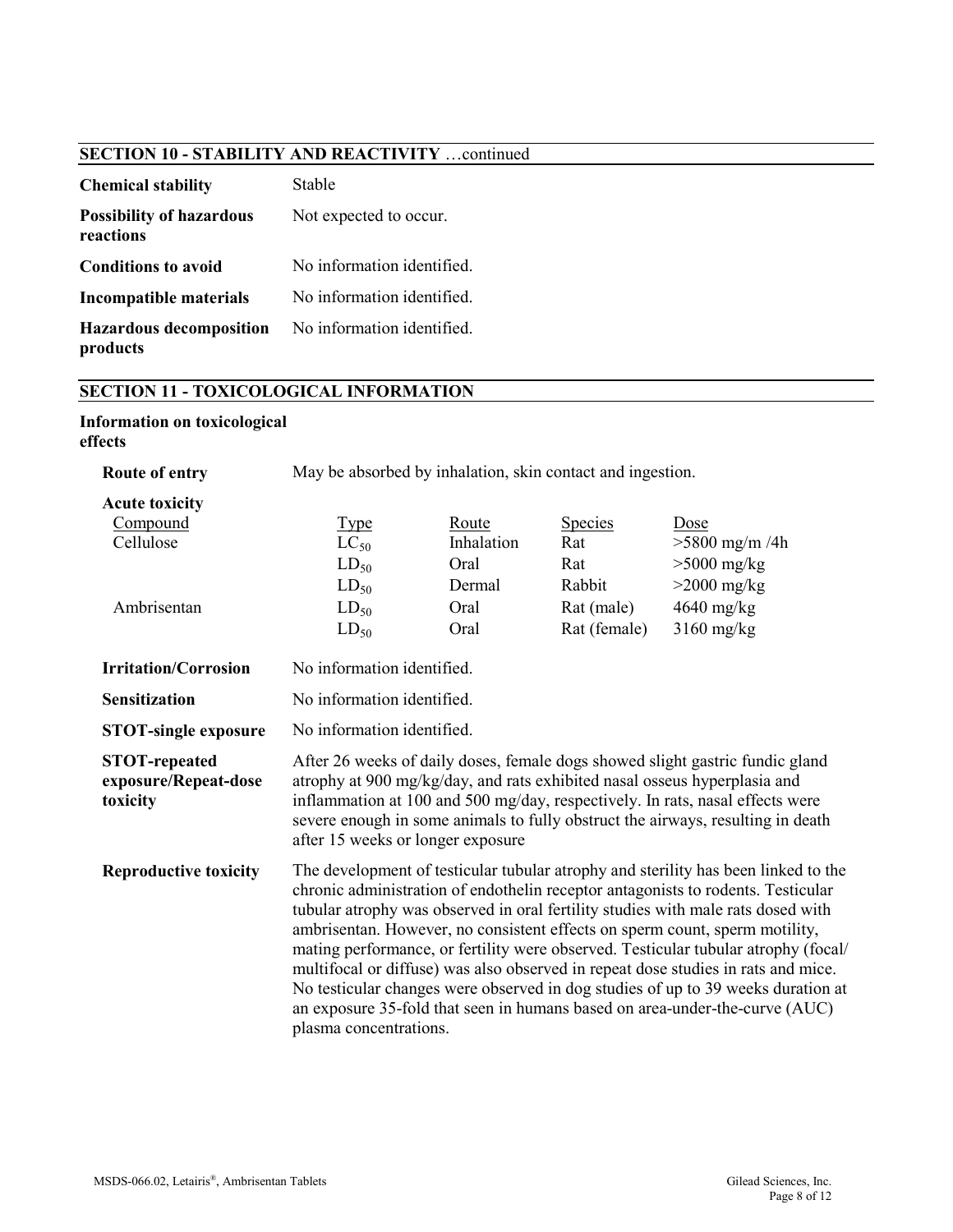### **SECTION 11 - TOXICOLOGICAL INFORMATION** …continued

| <b>Developmental toxicity</b> | The effect of ambrisentan on embryo-fetal development has been assessed in rats<br>and rabbits after oral dose administration on gestation days 6-17. In both species,<br>abnormalities of the lower jaw, tongue, and/or palate were consistently observed at<br>all doses. Additionally, interventricular septal defects, trunk vessel defects, thyroid<br>and thymus abnormalities, ossification of the basisphenoid bone, and an increased<br>incidence of left umbilical artery closure were observed in the rat study. |
|-------------------------------|-----------------------------------------------------------------------------------------------------------------------------------------------------------------------------------------------------------------------------------------------------------------------------------------------------------------------------------------------------------------------------------------------------------------------------------------------------------------------------------------------------------------------------|
| Genotoxicity                  | The genotoxicity of ambrisentan was assessed in a comprehensive battery of in<br>vitro and in vivo studies. Ambrisentan was clastogenic when tested at high<br>concentrations in mammalian cells in vitro. Ambrisentan was not mutagenic to<br>bacteria, and produced no evidence of genotoxicity in two <i>in vivo</i> rodent studies.                                                                                                                                                                                     |
| Carcinogenicity               | There was no evidence of carcinogenic potential in two-year oral daily dosing<br>studies in rats and mice. There was a small increase in mammary fibroadenomas, a<br>benign tumor, in male rats at the highest dose only. This mixture is not listed by<br>NTP, IARC, ACGIH or OSHA as a carcinogen.                                                                                                                                                                                                                        |
| <b>Aspiration hazard</b>      | No data available.                                                                                                                                                                                                                                                                                                                                                                                                                                                                                                          |
| Human health data             | See "Section 2 - Other Hazards".                                                                                                                                                                                                                                                                                                                                                                                                                                                                                            |

# **SECTION 12 - ECOLOGICAL INFORMATION**

|  | Foxicity |
|--|----------|
|  |          |

| <b>AUARCHUT</b>                              |                                                                                                                                               |                |               |
|----------------------------------------------|-----------------------------------------------------------------------------------------------------------------------------------------------|----------------|---------------|
| Compound                                     | Type                                                                                                                                          | <b>Species</b> | Concentration |
| Cellulose                                    |                                                                                                                                               | --             |               |
| Ambrisentan                                  |                                                                                                                                               | --             |               |
| Persistence and<br><b>Degradability</b>      | No data identified.                                                                                                                           |                |               |
| <b>Bioaccumulative potential</b>             | No data identified.                                                                                                                           |                |               |
| <b>Mobility in soil</b>                      | No data identified.                                                                                                                           |                |               |
| <b>Results of PBT and vPvB</b><br>assessment | No data identified.                                                                                                                           |                |               |
| <b>Other adverse effects</b>                 | No data identified.                                                                                                                           |                |               |
| <b>Note</b>                                  | The environmental characteristics of this product/mixture have not been fully<br>investigated. Releases to the environment should be avoided. |                |               |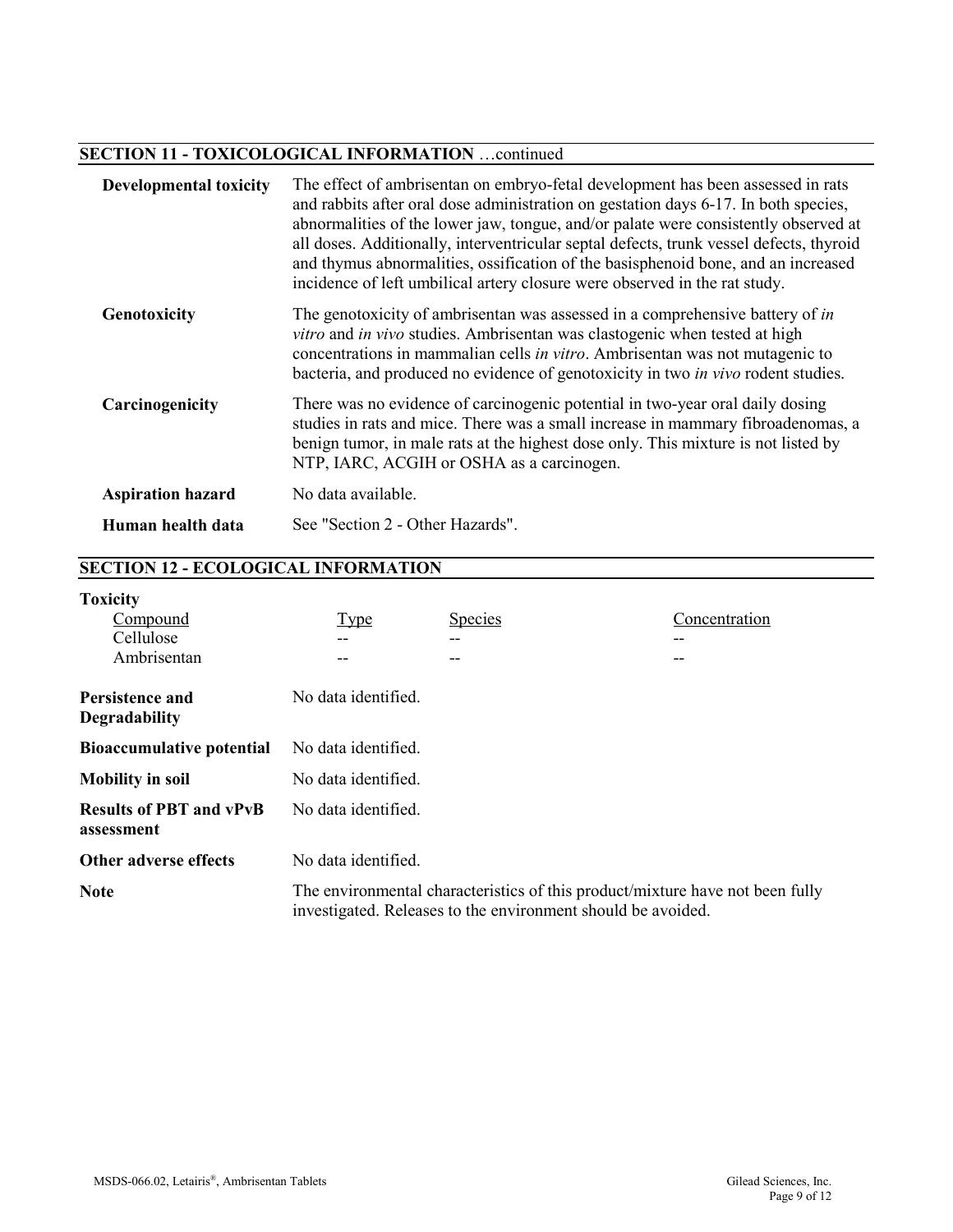#### **SECTION 13 - DISPOSAL CONSIDERATIONS**

Waste treatment methods Used product should be disposed of according to local, state, and federal regulations. Do not send down the drain or flush down the toilet. All wastes containing the material should be properly labeled. Dispose of wastes in accordance to prescribed federal, state, and local guidelines, e.g., appropriately permitted chemical waste incinerator. Rinse waters resulting from spill cleanups should be discharged in an environmentally safe manner, e.g., appropriately permitted municipal or on-site wastewater treatment facility.

#### **SECTION 14 - TRANSPORT INFORMATION**

| <b>Transport</b>                                                                                               | This product/mixture is not regulated as a hazardous material/dangerous good<br>under EU ADR/RID, US DOT, Canada TDG, IATA, or IMDG. |
|----------------------------------------------------------------------------------------------------------------|--------------------------------------------------------------------------------------------------------------------------------------|
| <b>UN</b> number                                                                                               | None assigned.                                                                                                                       |
| UN proper shipping name                                                                                        | None assigned.                                                                                                                       |
| <b>Transport hazard classes</b><br>and packing group                                                           | None assigned.                                                                                                                       |
| <b>Environmental hazards</b>                                                                                   | Based on the available data, this product/mixture is not regulated as an<br>environmental hazard or a marine pollutant.              |
| <b>Special precautions for</b><br>users                                                                        | Avoid release to the environment.                                                                                                    |
| <b>Transport in bulk according Not applicable.</b><br>to Annex II of<br><b>MARPOL73/78 and the IBC</b><br>Code |                                                                                                                                      |

#### **SECTION 15 - REGULATORY INFORMATION**

**Safety, health and environmental regulations/legislation specific for the substance or mixture**

This SDS complies with the requirements under US, EU and GHS (EU-CLP - Regulation EC No 1272/2008) guidelines. Consult your local or regional authorities for more information.

**Chemical safety assessment** Not conducted.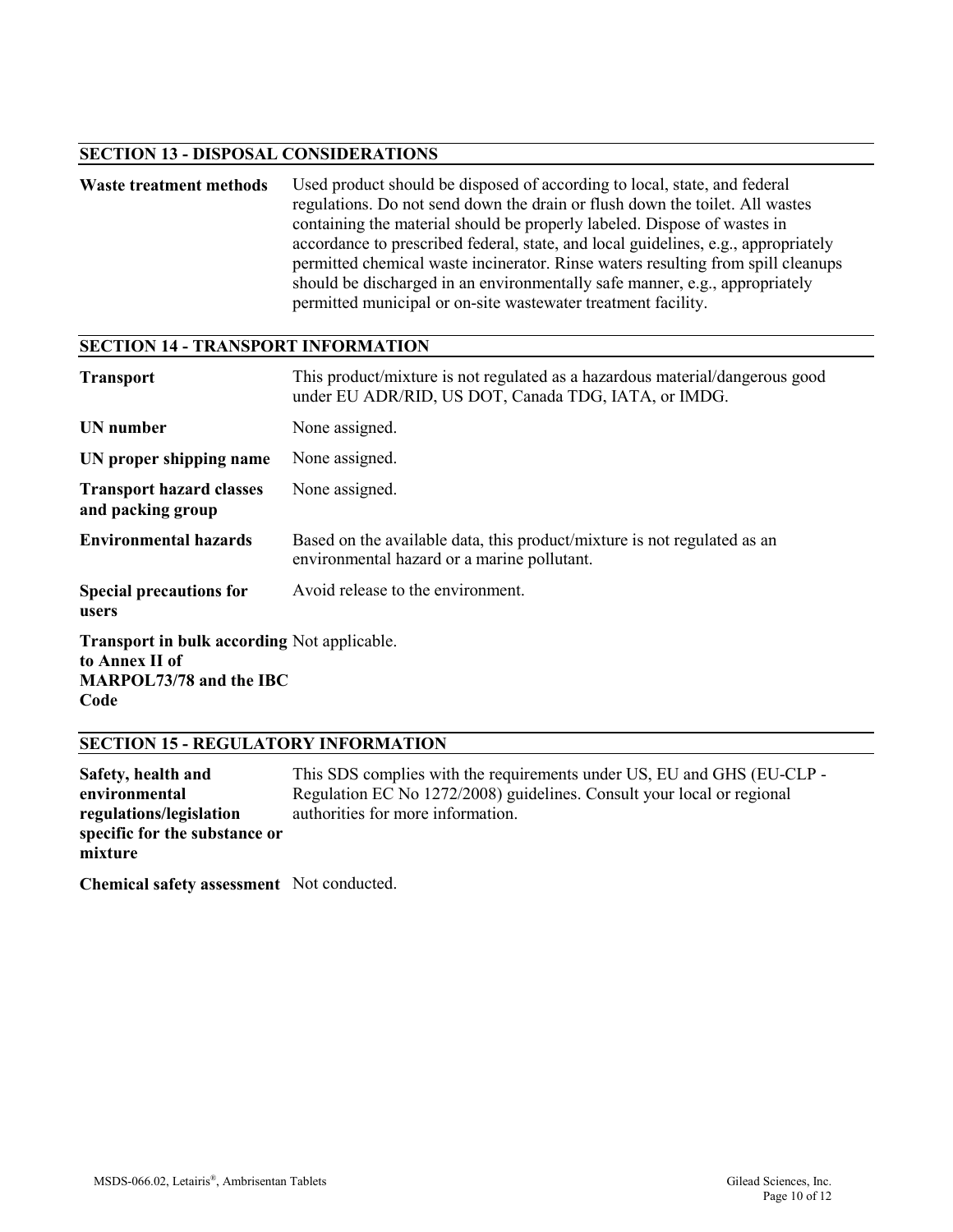### **SECTION 15 - REGULATORY INFORMATION** …continued

| <b>OSHA Hazardous</b>       | Drugs packaged in their finished state and intended for final users are not<br>subject to labeling in the US or under GHS. If handling the bulk formulation,<br>the following labels apply:                                                   |
|-----------------------------|-----------------------------------------------------------------------------------------------------------------------------------------------------------------------------------------------------------------------------------------------|
|                             | If tablets are crushed or broken: Possible reproductive/developmental hazard -<br>contains ambrisentan, an endothelin receptor antagonist which may cause adverse<br>reproductive effects or may adversely affect the developing fetus.       |
| <b>WHMIS</b> classification | Not required. Drugs are not subject to WHMIS. This product has been classified in<br>accordance with the hazard criteria of the Controlled Products Regulations and the<br>SDS contains all of the information required by those regulations. |
| <b>WHMIS</b> symbol(s)      | None required                                                                                                                                                                                                                                 |
| <b>TSCA</b> status          | Drugs are exempt from TSCA.                                                                                                                                                                                                                   |
| <b>SARA</b> section 313     | Not listed.                                                                                                                                                                                                                                   |
| California proposition 65   | Not listed.                                                                                                                                                                                                                                   |

### **SECTION 16 - OTHER INFORMATION**

| <b>Full text of R phrases and</b><br><b>EU Classifications</b> | T - Toxic. R60 - May impair fertility. R61 - May cause harm to the unborn child.                                                                                                                                                                                                                                                                                                                                                                                                                                                                                                                                                                                                                                                                                                                                                                                                                                                                                                                                                                                                                                                                                                                                                                                                                                                                                                                                                                                                                |
|----------------------------------------------------------------|-------------------------------------------------------------------------------------------------------------------------------------------------------------------------------------------------------------------------------------------------------------------------------------------------------------------------------------------------------------------------------------------------------------------------------------------------------------------------------------------------------------------------------------------------------------------------------------------------------------------------------------------------------------------------------------------------------------------------------------------------------------------------------------------------------------------------------------------------------------------------------------------------------------------------------------------------------------------------------------------------------------------------------------------------------------------------------------------------------------------------------------------------------------------------------------------------------------------------------------------------------------------------------------------------------------------------------------------------------------------------------------------------------------------------------------------------------------------------------------------------|
| Full text of H phrases, P<br>phrases and GHS<br>classification | RT1B - Reproductive toxicity Category 1B. H360DF - May damage fertility or the<br>unborn child.                                                                                                                                                                                                                                                                                                                                                                                                                                                                                                                                                                                                                                                                                                                                                                                                                                                                                                                                                                                                                                                                                                                                                                                                                                                                                                                                                                                                 |
| Sources of data                                                | Information from published literature and internal company data.                                                                                                                                                                                                                                                                                                                                                                                                                                                                                                                                                                                                                                                                                                                                                                                                                                                                                                                                                                                                                                                                                                                                                                                                                                                                                                                                                                                                                                |
| <b>Abbreviations</b>                                           | ACGIH - American Conference of Governmental Industrial Hygienists; ADR/RID<br>- European Agreement Concerning the International Carriage of Dangerous Goods<br>by Road/Rail; AIHA - American Industrial Hygiene Association; CAS# -<br>Chemical Abstract Services Number; CLP - Classification, Labelling, and<br>Packaging of Substances and Mixtures; DNEL - Derived No Effect Level; DOT -<br>Department of Transportation; EINECS - European Inventory of New and<br>Existing Chemical Substances; ELINCS - European List of Notified Chemical<br>Substances; EU - European Union; GHS - Globally Harmonized System of<br>Classification and Labeling of Chemicals; IARC - International Agency for<br>Research on Cancer; IDLH - Immediately Dangerous to Life or Health; IATA -<br>International Air Transport Association; IMDG - International Maritime<br>Dangerous Goods; LOEL - Lowest Observed Effect Level; LOAEL - Lowest<br>Observed Adverse Effect Level; NIOSH - The National Institute for Occupational<br>Safety and Health; NOEL - No Observed Effect Level; NOAEL - No Observed<br>Adverse Effect Level; NTP - National Toxicology Program; OEL - Occupational<br>Exposure Limit; OSHA - Occupational Safety and Health Administration; PNEC -<br>Predicted No Effect Concentration; SARA - Superfund Amendments and<br>Reauthorization Act; STEL - Short Term Exposure Limit; TDG - Transportation<br>of Dangerous Goods; TSCA - Toxic Substances Control Act; TWA - Time |